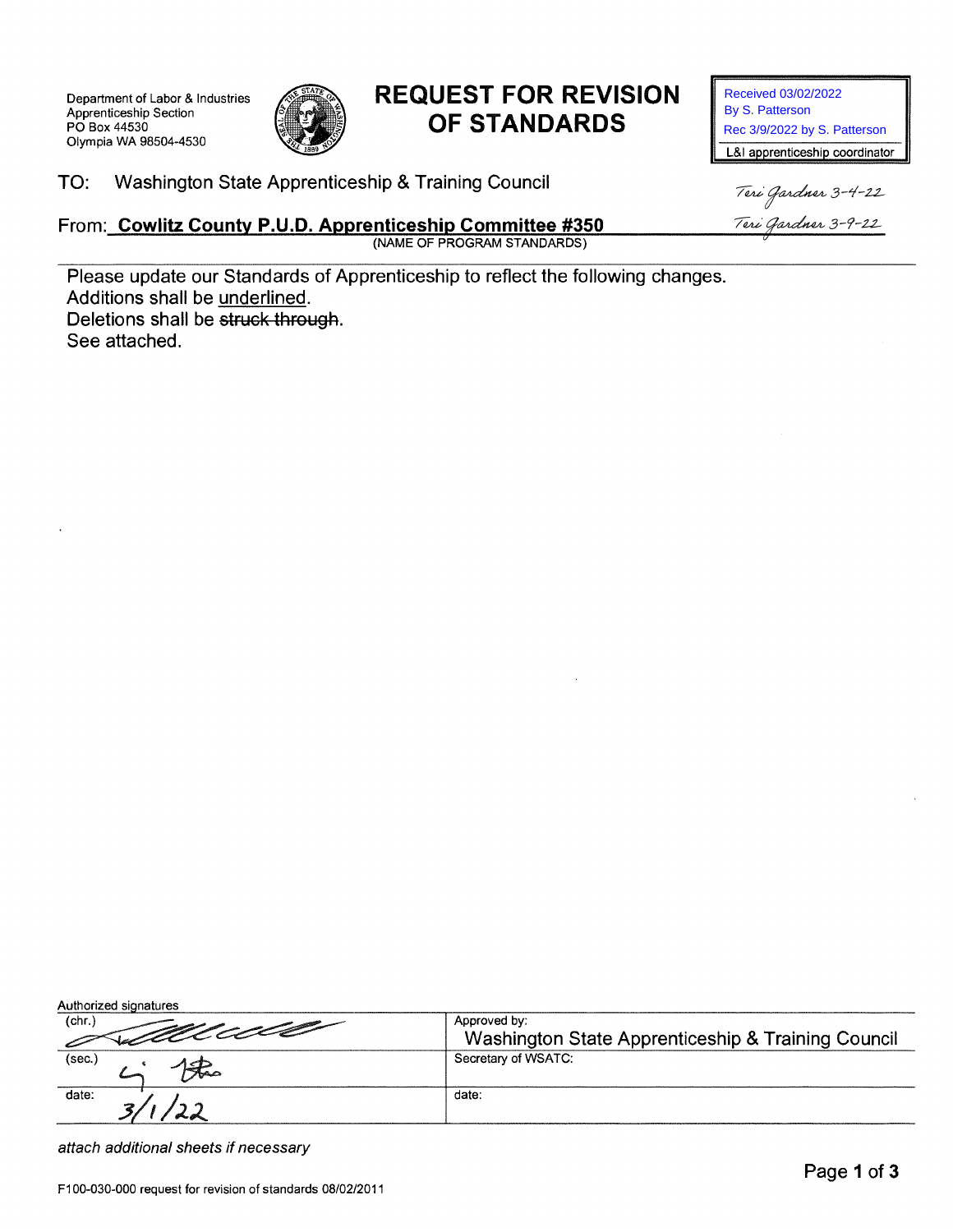## Cowlitz County P.U.D. Apprenticeship Committee #350

Sponsor Introductory Statement (Required):

**The following Standards for the development of linemen and metermen apprentices have been prepared by the International Brotherhood of Electrical Workers, Local No. 77, and Cowlitz County P.U.D. No. 1. , also referred to as JATC throughout these Standards. When approved by and registered with the Registration Agency, these Standards will govern the training of apprentices in this industry.**

#### **II. MINIMUM QUALIFICATIONS:**

#### Physical: **Able to meet the requirements of the trade.**

 **Physically and mentally able to safely perform or learn to safely perform essential functions of the job either with or without reasonable accommodations and without endangering the safety or health of themselves or co-workers throughout the term of the apprenticeship agreement.**

Other:

**Applicants for meterman apprenticeship shall have served a minimum of one (1) year as groundman or a meter tester.**

### III. **CONDUCT OF PROGRAM UNDER WASHINGTON EQUAL EMPLOYMENT OPPORTUNITY PLAN:**

A. Selection Procedures:

**Exempt per 296-05-405(1)(a).**

#### **Exempt per 296-05-405(1)(b).**

B. Equal Employment Opportunity Plan:

**Exempt per 296-05-405(1)(a).**

**Exempt per 296-05-405(1)(b)**

#### **IX. RELATED/SUPPLEMENTAL INSTRUCTION:**

A.

- **(X)** Sponsor approved training seminars (specify)
- **(X)** Sponsor approved online or distance learning courses (specify) **Courses provided by Northwest Line Construction Industry JATC #487.**